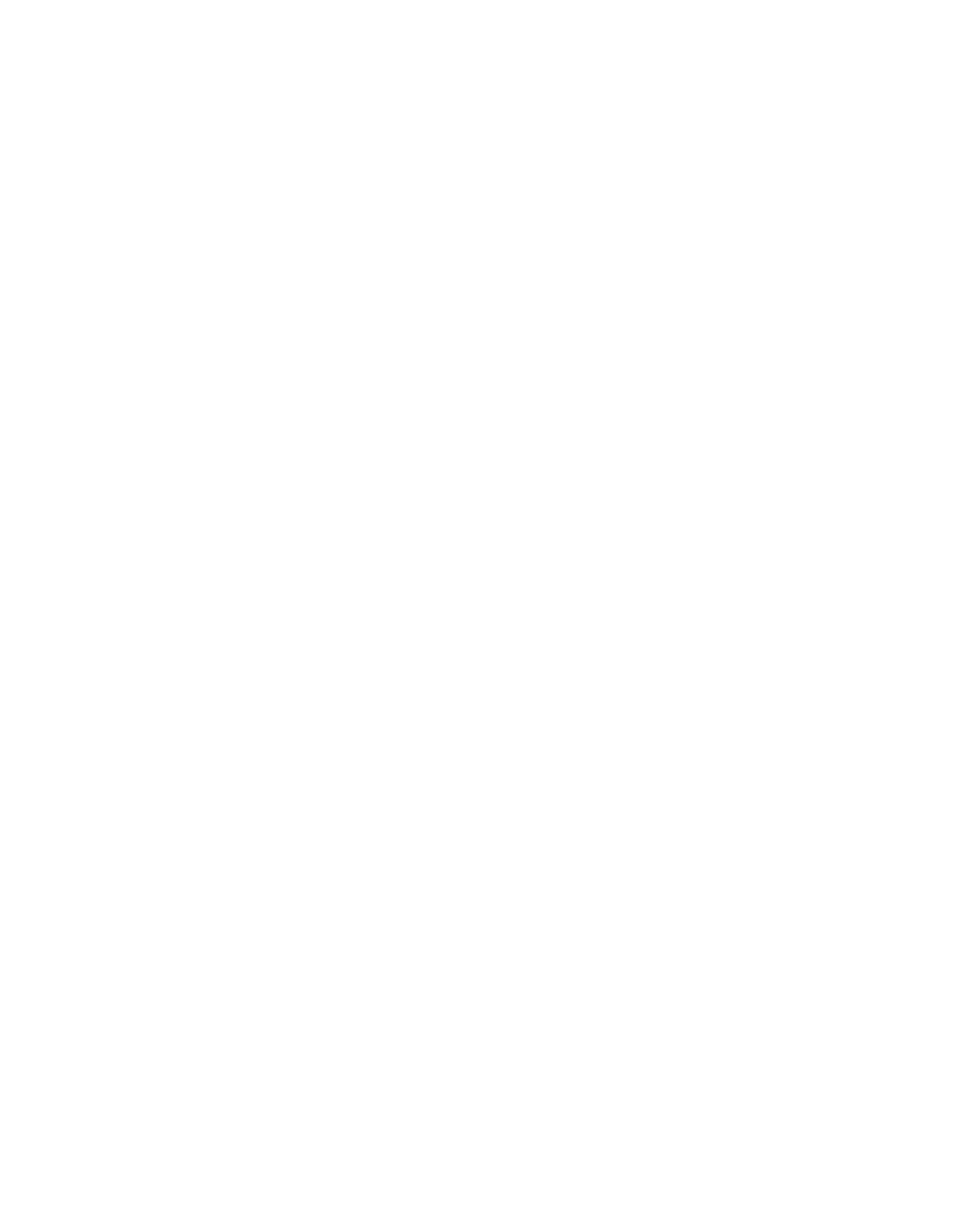#### **FOREWORD**

<span id="page-2-0"></span>On May 9, 2019, by the *Order Referring to the Canadian International Trade Tribunal, for Inquiry into and Reporting on, the Matter of the Exclusion of Certain Steel Goods from the Order Imposing a Surtax on the Importation of Certain Steel Goods*, the Canadian International Trade Tribunal was directed by Her Excellency the Governor in Council, on the recommendation of the Minister of Finance, to conduct inquiries regarding exclusion requests concerning certain heavy plate and stainless steel wire which are subject to safeguard measures enacted in *the Order Imposing a Surtax on the Importation of Certain Steel Goods*.

The present report of the Tribunal is in respect of the second inquiry in response to the *Order Referring to the Canadian International Trade Tribunal, for Inquiry into and Reporting on, the Matter of the Exclusion of Certain Steel Goods from the Order Imposing a Surtax on the Importation of Certain Steel Goods*.

> Rose Ann Ritcey Rose Ann Ritcey Presiding Member

Serge Fréchette Member

Serge Fréchette Susan D. Beaubien Susan D. Beaubien Member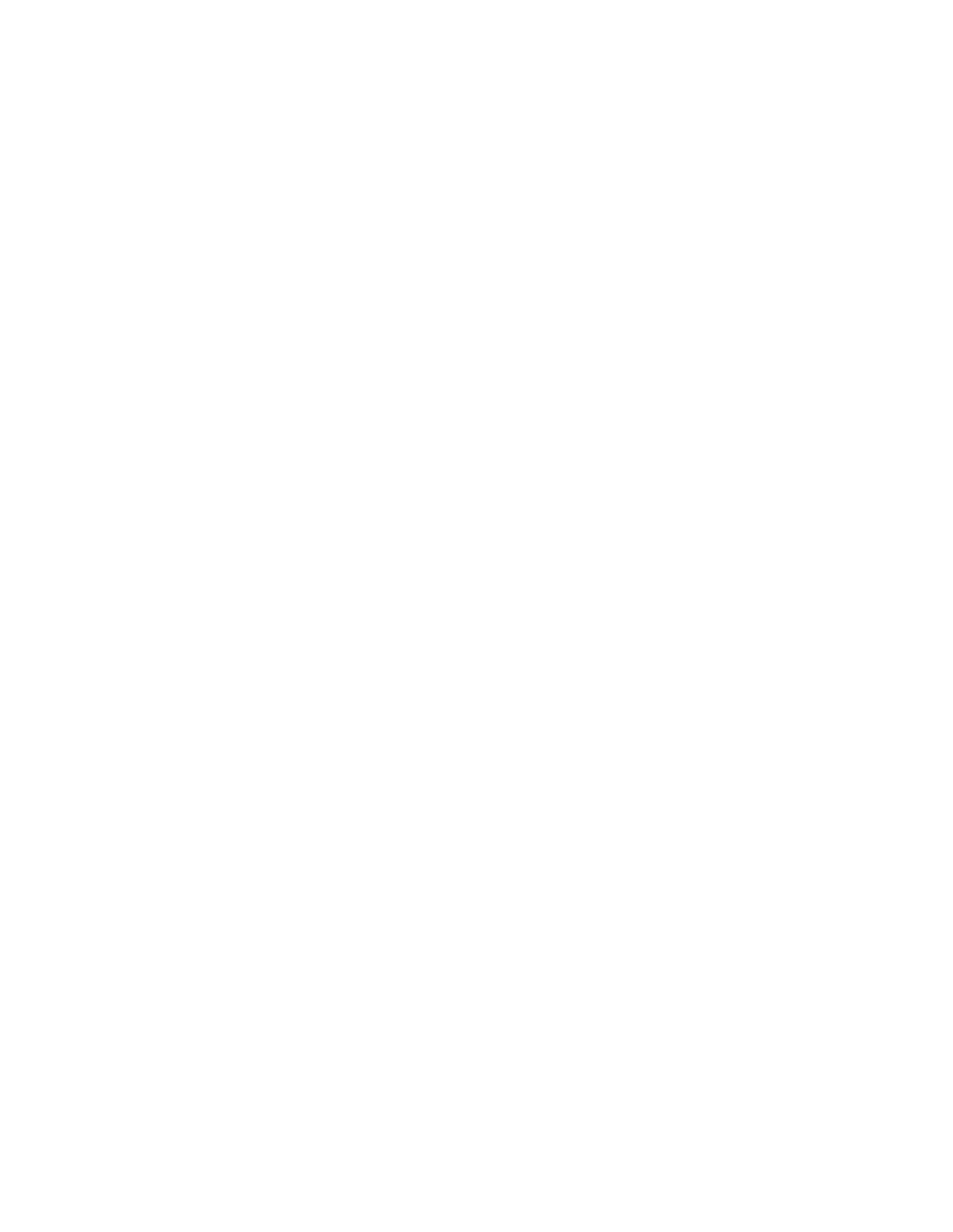#### **EXECUTIVE SUMMARY**

<span id="page-4-0"></span>On May 9, 2019, by the *Order Referring to the Canadian International Trade Tribunal, for Inquiry into and Reporting on, the Matter of the Exclusion of Certain Steel Goods from the Order Imposing a Surtax on the Importation of Certain Steel Goods* (*Exclusions Inquiry Order*), the Canadian International Trade Tribunal was directed by Her Excellency the Governor in Council, on the recommendation of the Minister of Finance, to commence an inquiry regarding exclusion requests concerning certain heavy plate and stainless steel wire which are subject to safeguard measures enacted in the *Order Imposing a Surtax on the Importation of Certain Steel Goods* (*Surtax Order*) within six months of issuing its report in the first inquiry, dated July 15, 2019.

The Tribunal was directed to submit to the Governor in Council, within 60 days of the commencement of this inquiry, i.e. by March 13, 2020, a report including the Tribunal's determination, reasons and any recommendations in respect of exclusion requests made concerning the above-mentioned steel goods.

The Tribunal received a request for exclusion from one company.<sup>1</sup> The Tribunal recommends that the exclusion be granted as follows:

Stainless steel wire, made in accordance to NACE MR0175, with a maximum hardness of 22 HRC, in the following dimensions and shapes:

- 0.090 inch width, 0.090 inch height, triangular-shaped wire;
- 0.090 inch width, 0.105 inch height, triangular-shaped wire;
- 0.090 inch width, 0.140 inch height, house shaped wire.

 $\mathbf{1}$ <sup>1</sup> A second exclusion request, related to heavy plate, was filed but was later withdrawn by the requester, Olbert Metal Sales Limited, after the domestic industry's response to the request.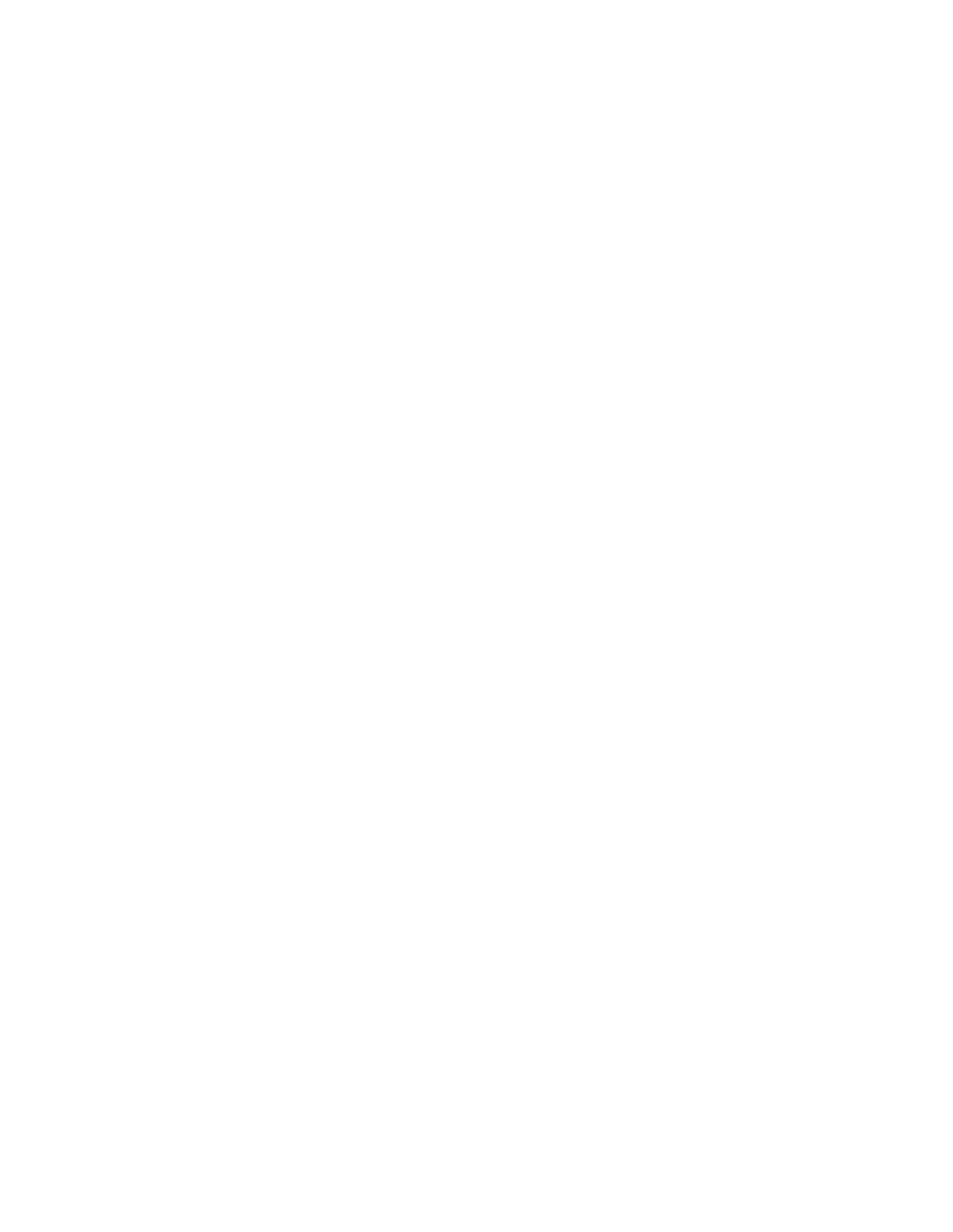## **TABLE OF CONTENTS**

| APPENDIX II ADMINISTRATIVE TRIBUNALS SUPPORT SERVICE OF CANADA |  |
|----------------------------------------------------------------|--|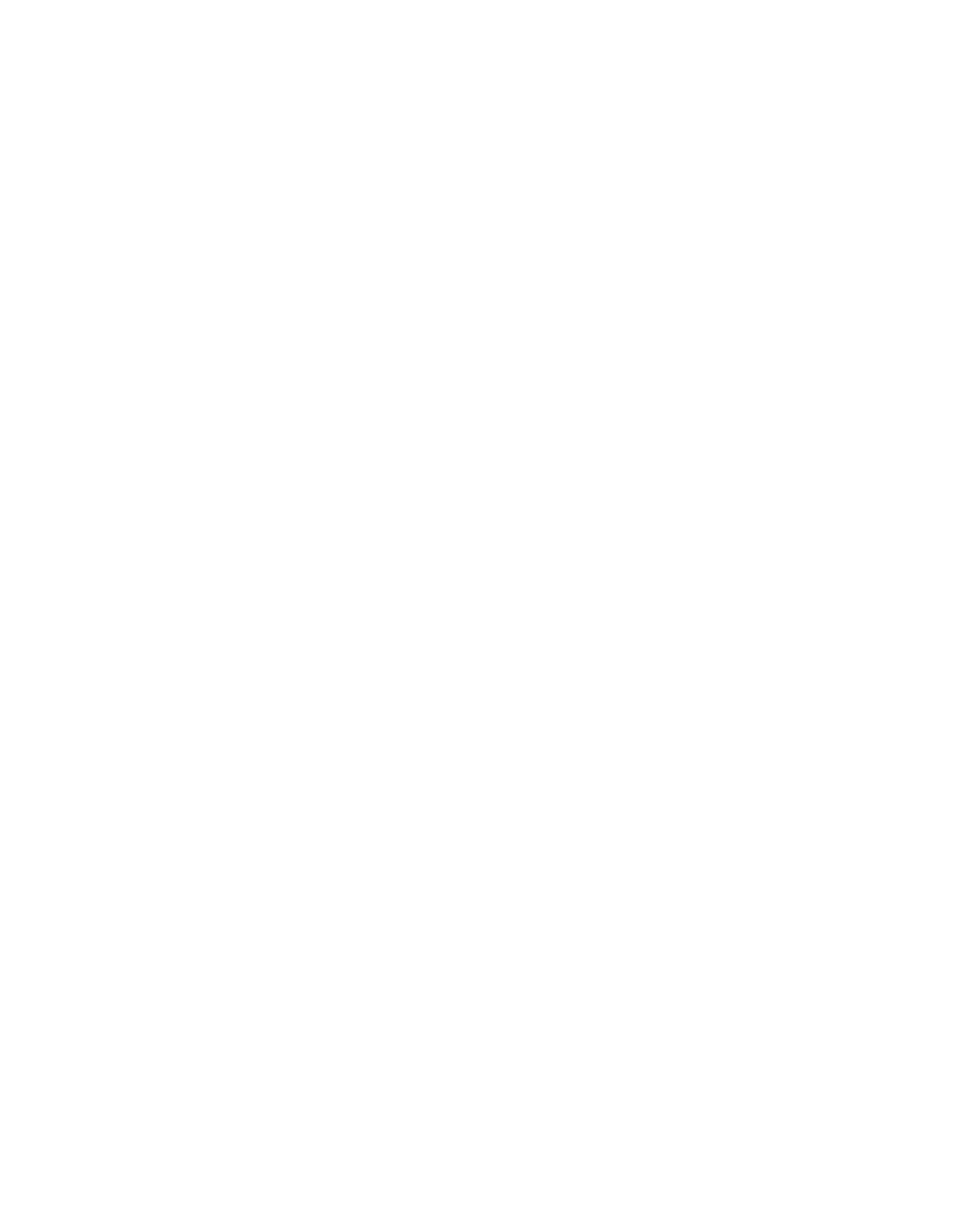#### **PART I**

#### **INTRODUCTION**

<span id="page-8-0"></span>[1] On October 10, 2018, the Governor in Council adopted the *Surtax Order*, thereby imposing a temporary surtax on the importation of certain classes of steel products that were alleged to have been imported into Canada in increased quantities and to have caused or threatened to cause serious injury to domestic producers of like or directly competitive goods.

[2] On the same day, the Tribunal was directed by the *Order Referring to the Canadian International Trade Tribunal, for Inquiry into and Reporting on, the Matter of the Importation of Certain Steel Goods*, P.C. 2018-1275 (*Safeguard Inquiry Order*), to conduct a safeguard inquiry concerning the importation into Canada of certain steel goods subject to the *Surtax Order*. The classes of goods subject to the inquiry were: (1) heavy plate, (2) concrete reinforcing bar, (3) energy tubular products; (4) hot-rolled sheet, (5) pre-painted steel, (6) stainless steel wire, and (7) wire rod.

[3] On April 3, 2019, the Tribunal published its report in response to the *Safeguard Inquiry Order*. The Tribunal's determinations and recommendations were as follows:

 Heavy plate from the subject countries (other than goods originating in Korea, Panama, Peru, Colombia and Honduras) was being imported in such increased quantities and under such conditions as to be a principal cause of a threat of serious injury to the domestic industry. The Tribunal therefore recommended a remedy in the form of a tariff rate quota (TRQ) on imports of heavy plate from subject countries, other than goods originating in Korea, Panama, Peru, Colombia, Honduras, or countries whose goods are eligible for *General Preferential Tariff* (GPT) treatment.

 Stainless steel wire imported from the subject countries (other than goods originating in Korea, Panama, Peru, Colombia and Honduras) was being imported in such increased quantities and under such conditions as to be a principal cause of a threat of serious injury to the domestic industry. Therefore, the Tribunal recommended a remedy in the form of a TRQ on imports of stainless steel wire from subject countries, other than goods originating in Korea, Panama, Peru, Colombia, Honduras, or countries whose goods are eligible for GPT treatment.

 The Tribunal did not recommend remedies with respect to the other five classes of goods.

[4] On May 9, 2019, the Governor in Council, on the recommendation of the Minister of Finance, adopted the *Order Amending the Order Imposing a Surtax on the Importation of Certain Steel Goods* (*Order amending the Surtax Order*), thereby implementing the recommendations of the Tribunal to impose final safeguard measures with respect to heavy plate and stainless steel wire.<sup>2</sup>

[5] Also on May 9, 2019, the Tribunal was directed under the terms of the *Exclusions Inquiry Order* to conduct inquiries regarding exclusion requests concerning heavy plate and

<sup>2.</sup> The provisional measures regarding the other classes of goods expired on April 29, 2019.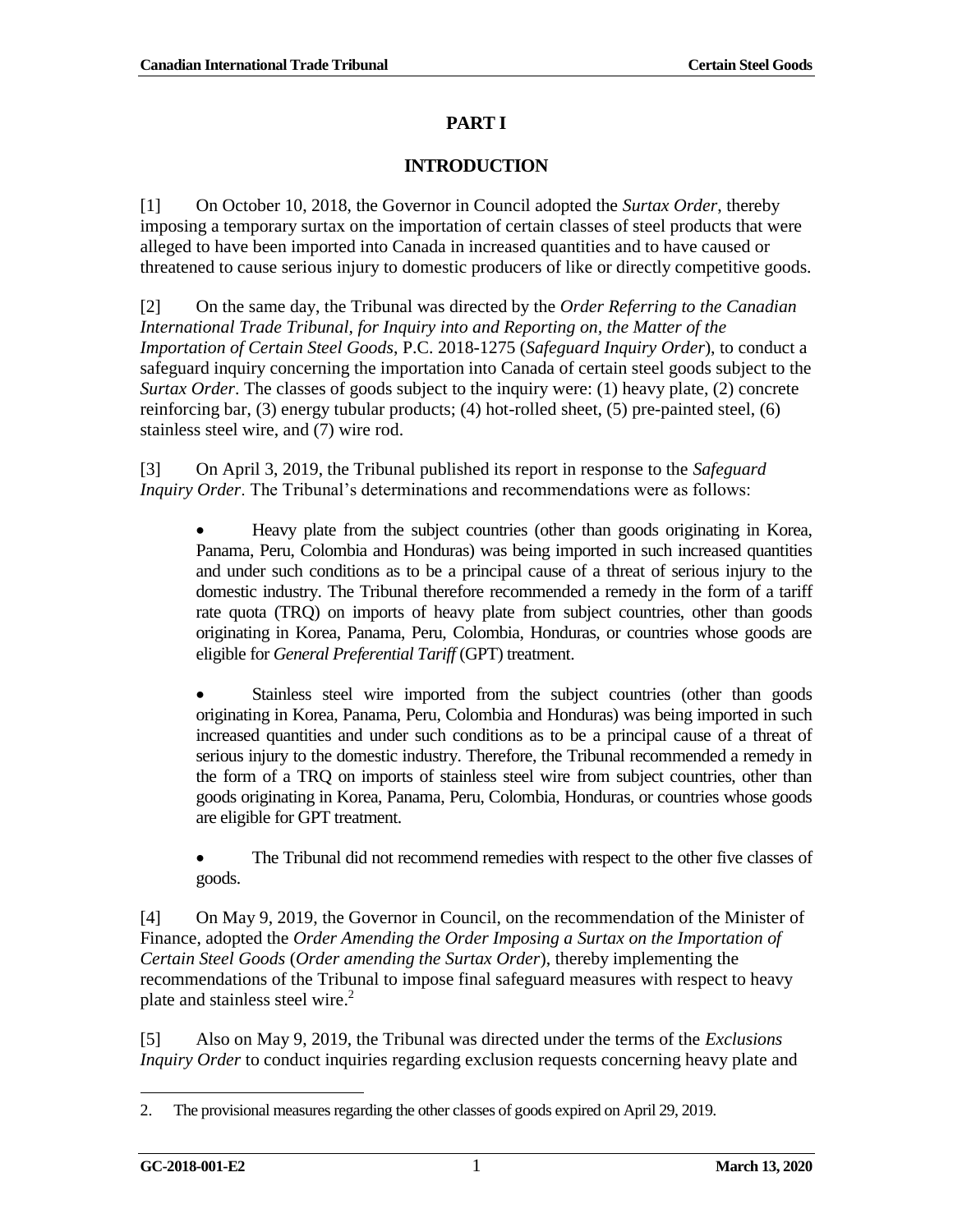stainless steel wire products which are subject to the *Surtax Order*, which inquiries are to occur every six months. Subject countries are all countries except the United States, Mexico, Chile, Israel, Korea, Colombia, Honduras, Panama, Peru and all countries benefitting from the GPT (as listed in Appendix B to the Notice of Commencement of Exclusions Inquiry).

[6] The present report of the Tribunal is regarding the second inquiry conducted in response to the *Exclusions Inquiry Order*.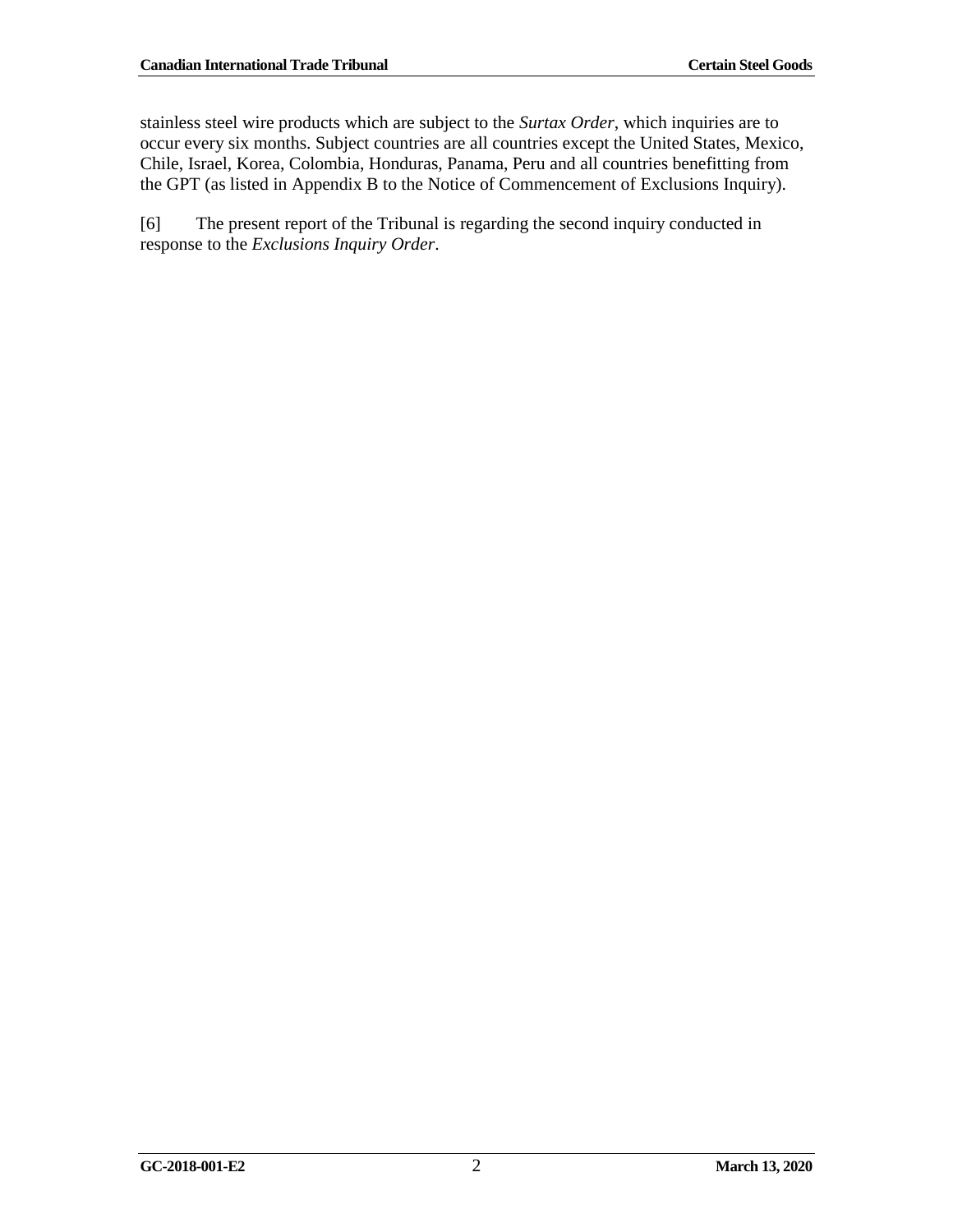## **LEGAL FRAMEWORK**

<span id="page-10-0"></span>[7] The purpose of this inquiry is to determine whether certain heavy plate and stainless steel wire products for which exclusion requests were submitted should be excluded from the safeguard measures imposed by the *Surtax Order*. The details of the legal framework under which the inquiry is conducted were described in the Tribunal's report in GC-2018-001-E1 and are adopted for the purposes of the current report.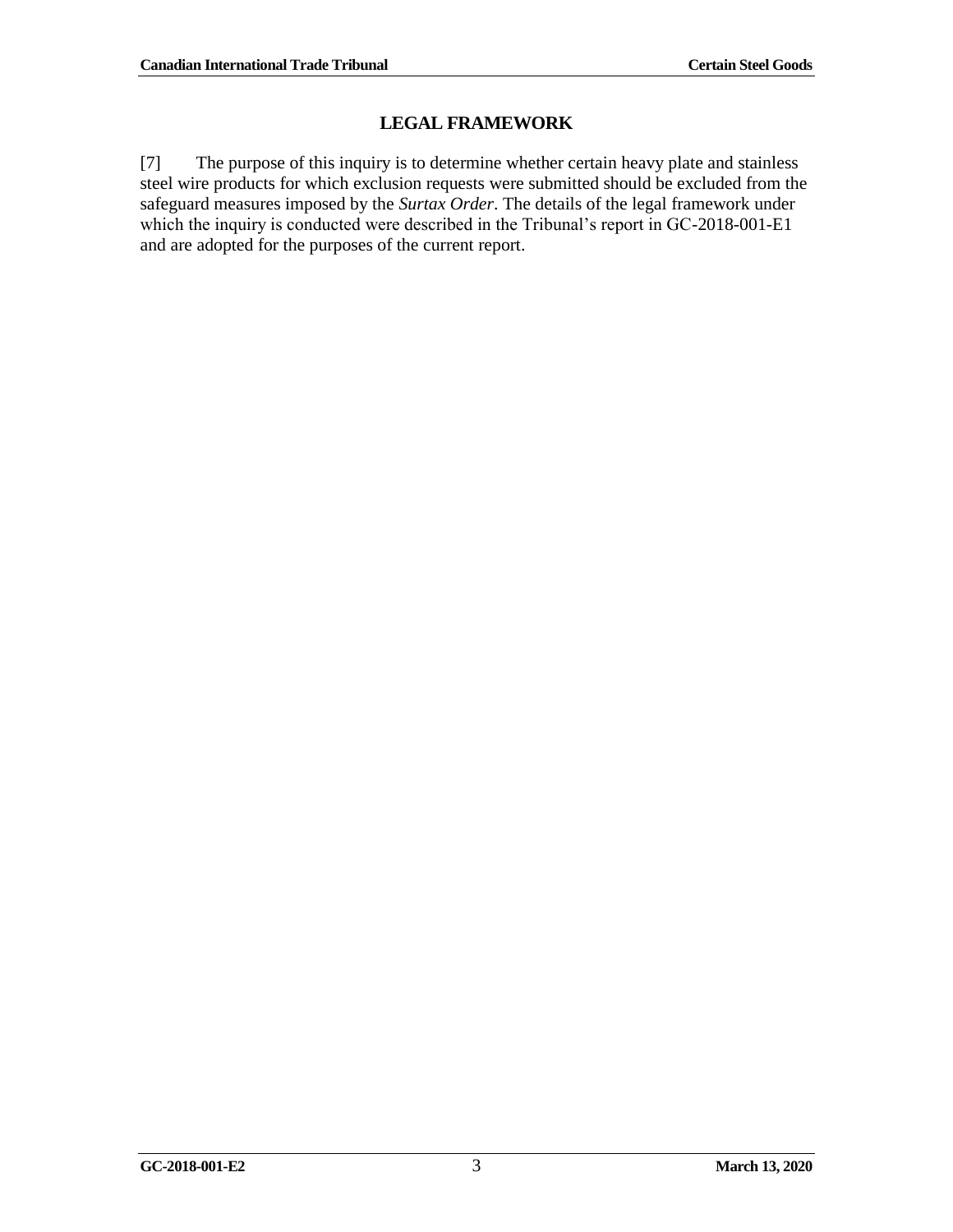#### **PART II**

#### **EXCLUSION REQUESTS AND RECOMMENDATIONS**

<span id="page-11-0"></span>[8] The Tribunal received a request for exclusions from one company in this inquiry. The request is briefly discussed below.

#### <span id="page-11-1"></span>**Heavy Plate**

[9] There were no requests regarding heavy plate other than the request of Olbert Metal Sales Limited, which was withdrawn.<sup>3</sup> The Tribunal therefore does not recommend that any exclusions regarding heavy plate be granted.

#### <span id="page-11-2"></span>**Stainless Steel Wire**

[10] The *Surtax Order* defined "stainless steel wire" as follows:

Cold drawn and cold drawn and annealed, stainless steel round wire, up to 0.256 inches (6.50 mm) in maximum solid cross-sectional dimension; and cold drawn, and cold drawn and annealed, stainless steel cold-rolled profile wire, up to 0.031 square inches (0.787 sq. mm) in maximum solid cross-sectional area.

[11] An exclusion was implemented by the *Order Amending the Order Imposing a Surtax on the Importation of Certain Steel Goods* as a result of the Tribunal's recommendations in GC-2018-001-E1. Thus, the "stainless steel wire" class of goods excludes "439 coppercoated TiCu stainless steel wire in diameters of 0.030 inch to 0.187 inch".

#### Request by RGL Reservoir Management Inc.

[12] There was a single exclusion request in respect of stainless steel wire. RGL Reservoir Management Inc. (RGL), an importer, purchaser and end user of stainless steel wire, filed an exclusion request for "inter-annealed shaped stainless steel wire ("Shaped Wire")". The reasons for the request were, *inter alia*, as follows:

Based on RGL's prior experience, RGL does not believe that the sole domestic producer has the capability to produce the Shaped Wire to the technical specification that RGL requires, in the quantity that RGL requires, in the timely fashion that RGL requires. 4

[13] The sole domestic producer of stainless steel wire, Central Wire Industries (CWI), responded to the exclusion request and stated that it did not oppose it.

[14] As set out in the Legal Framework in the first exclusions inquiry report, "where the domestic industry consents to an exclusion request, the Tribunal takes this to mean that there is no current or imminent domestic source of supply and recommends that the exclusion be

 $\frac{1}{3}$ Exhibit GC-2018-001-E2-11.01, Vol. 13 at 1.

<sup>4</sup> Exhibit GC-2018-001-E2-05.01, Vol. 13 at 6 *et seq*.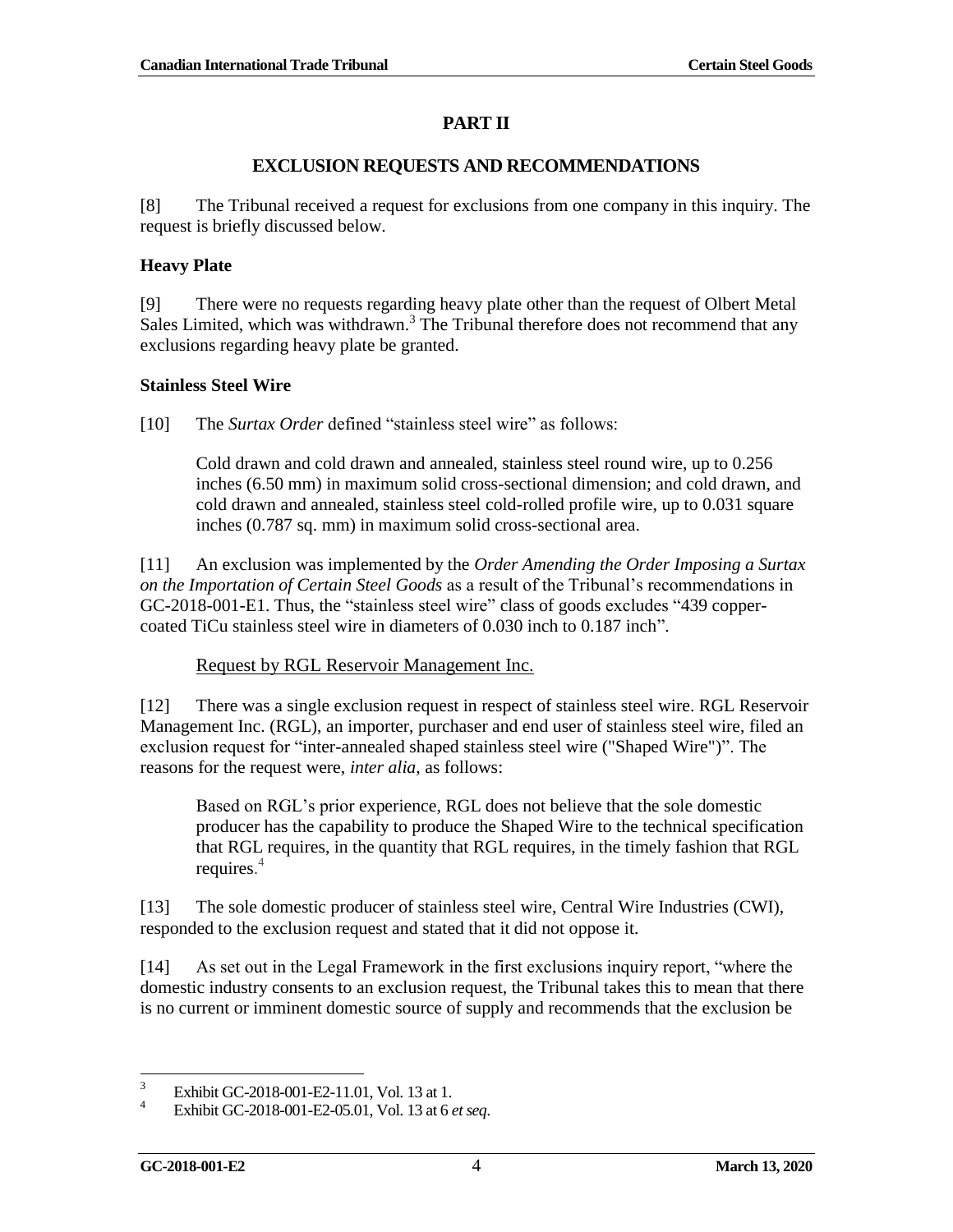granted".<sup>5</sup> Given the reasons for the request and the domestic industry's response, the Tribunal recommends that RGL's exclusion request be granted.

 $\sqrt{5}$ <sup>5</sup> *Certain Steel Goods*(15 July 2019), GC-2018-001-E1 (CITT) at para. 15.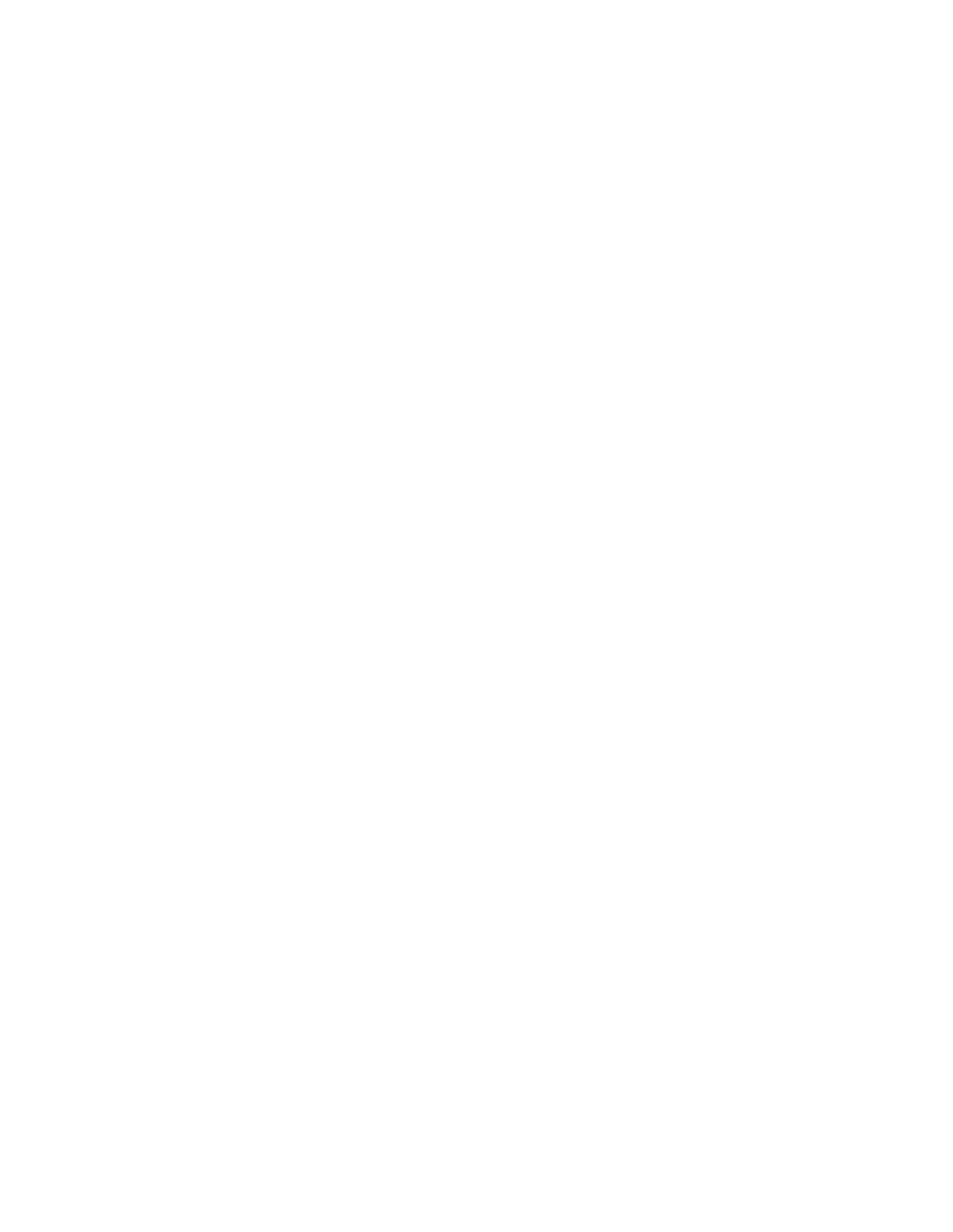## **APPENDIX I**

## **LIST OF PARTICIPANTS**

<span id="page-14-0"></span>

| <b>Domestic Producers</b>         | <b>Counsel/Representatives</b>                                                              |
|-----------------------------------|---------------------------------------------------------------------------------------------|
| Algoma Steel Inc.                 | Benjamin P. Bedard<br><b>Linden Dales</b><br>Shannel Rajan<br>Greg Landry                   |
| <b>Central Wire Industries</b>    | Benjamin P. Bedard<br>Paul Conlin<br>R. Benjamin Mills<br>Shannon McSheffrey<br>Greg Landry |
| <b>SSAB</b> Central Inc.          | Alison FitzGerald<br>Erika Woolgar                                                          |
| <b>Importers/Exporters/Others</b> | <b>Counsel/Representatives</b>                                                              |
| <b>Olbert Metal Sales Limited</b> | Greg Kanargelidis<br><b>Skye Sepp</b><br>Amy Lee                                            |
| RGL Reservoir Management Inc.     | Darrel Pearson<br>Margaret Kim                                                              |
| Wire Mesh Belt Company of Canada  | <b>Ron Van Noort</b>                                                                        |
| <b>Governments</b>                | <b>Counsel/Representatives</b>                                                              |
| Government of Brazil              | Felipe Alexandre Gomes Sequeiros<br>Clarissa Souza Della Nina                               |